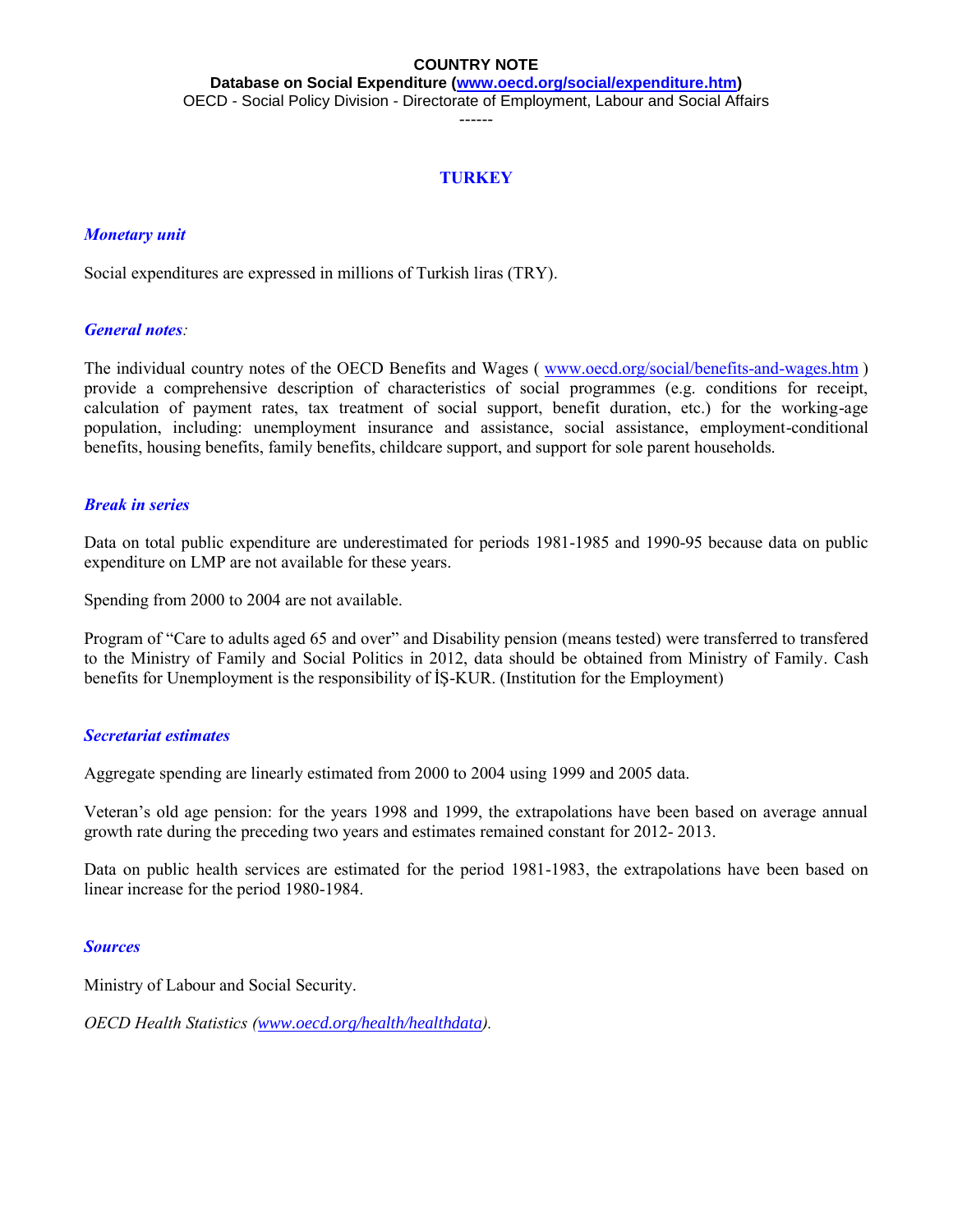**Database on Social Expenditure [\(www.oecd.org/social/expenditure.htm\)](http://www.oecd.org/social/expenditure.htm)**

OECD - Social Policy Division - Directorate of Employment, Labour and Social Affairs

### ------

### GENERAL INFORMATION ABOUT SOCIAL SECURITY SYSTEM

Social security institutions responsible for execution of different legal provisions set for different groups of employees in Turkey have been united and Social Security Institution has been established by the Law of Social Security Institution no. 5502 and published on Official Gazette dated 20.05.2006.

Social Security Institution established with the Law no. 4958 (for workers employed under a service contract, subject to the Law no. 506 and 2925), Social Security Institution for Craftsmen, Tradesmen and Other Self-Employed established with the Law no. 1479 (for the self-employed subject to the Law no. 1479 and 2926) and Republic of Turkey Retirement Fund established with the Law no. 5434 (for those working in public administrations, subject to the Laws no. 5434, 657, 1005, 3292 and 2022) were delegated to Social Security Institution with their missions.

Social Insurance and Universal Health Insurance Law no. 5510 was prepared with the aim of achieving the same standards and norms for the insurance schemes and implementations of Social Security Institutions united by Social Security Reform and according to the principle of sustainability, was enacted by the Grand National Assembly of Turkey in 2006 and came into force on 01/10/2008. Thus, a single regulation began to be in effect for social security implementations, instead of different legal provisions for different employee groups.

As a result of the repeal of the Laws no. 506, 2925, 1479, 2926 and 5434, and with the approval of the Law no. 5510, definitions for the insurance holders totally changed.

According to the Law no. 5510, classification of insurance holders who began to work by the beginning of October 2008 for the first time with insurance is regulated as follows:

- Individuals who are employed by one or more employer through a service contract  $(4/a)$ ,
- Individuals working on his/her own name and account without being bound by a service contract (4/b),
- Individuals working in the public administrations  $(4/c)$ .

Accordingly, insurance holders subject to the Laws no 506 and 2925 before October 2008 are covered by item 4/a, insurance holders subject to the Laws no. 1479 and 2926 before October 2008 are covered by item 4/b and insurance holders subject to the Law no. 5434 before October 2008 are covered by item 4/c.

In respect to the Law no. 5510, for short and long term insurances and universal health insurance, the Institution is obliged to collect, and the concerned parties are obliged to pay, premiums in order to cover any kind of payment foreseen in this Law and management expenses. Insurance benefits covered in the Law are financed with the premiums collected from the employees and the employers. Nevertheless, The State contributes to the Institution, at a rate of one fourth of the invalidity, old age and survivors insurances and universal health insurance premium collected by the Institution per month.

Social benefits and services provided to the groups, which are out of the contribution system and subject to indigence criteria, are under the social security coverage of the State.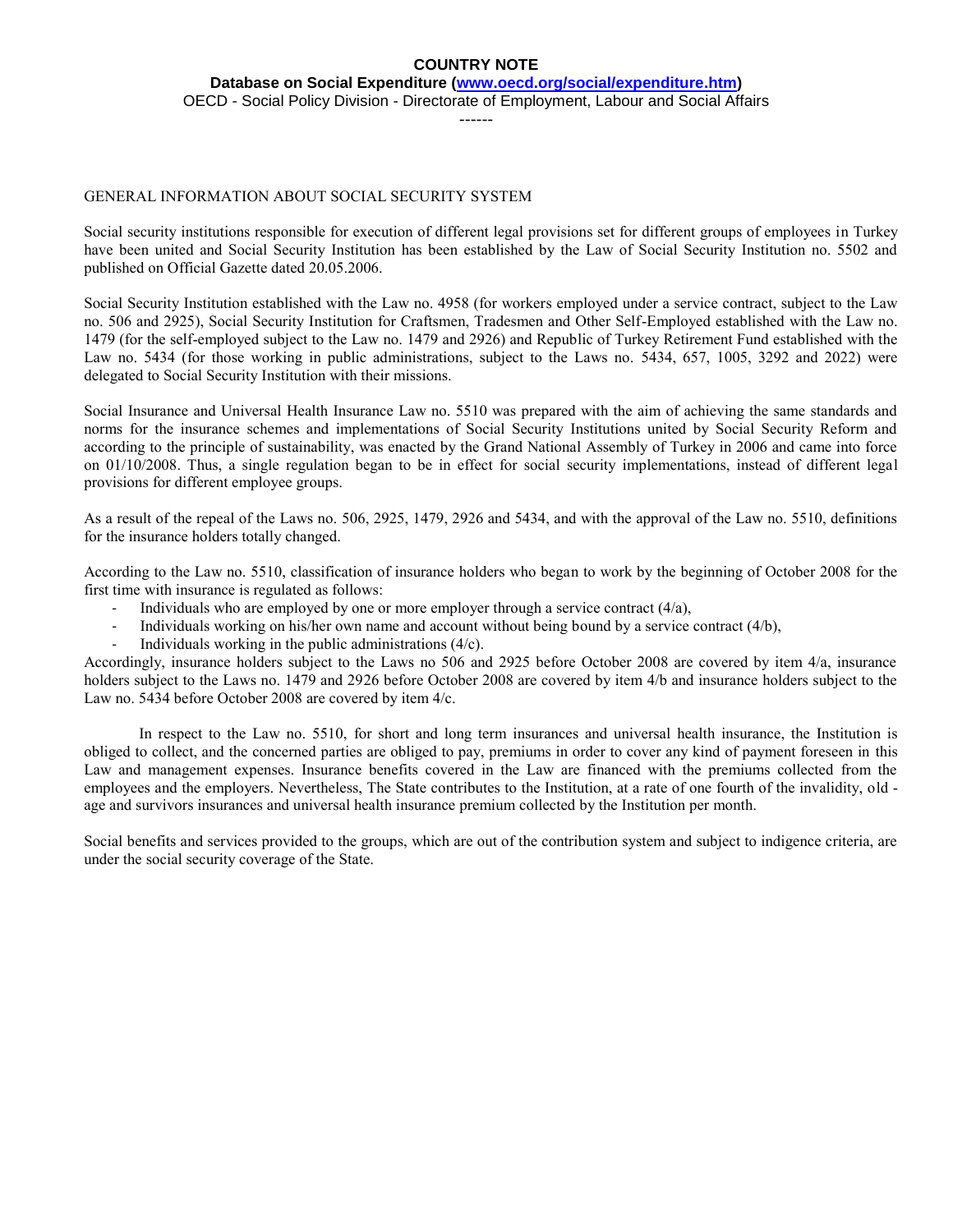**Database on Social Expenditure [\(www.oecd.org/social/expenditure.htm\)](http://www.oecd.org/social/expenditure.htm)**

OECD - Social Policy Division - Directorate of Employment, Labour and Social Affairs

| Code           | <b>Title of the programme</b>       | <b>Description of the programme and attached notes</b>                                                                                                                                                                                                                                                                                                                                                                                                                                                                                                                                                                                                                                                                                                                                                                                          |
|----------------|-------------------------------------|-------------------------------------------------------------------------------------------------------------------------------------------------------------------------------------------------------------------------------------------------------------------------------------------------------------------------------------------------------------------------------------------------------------------------------------------------------------------------------------------------------------------------------------------------------------------------------------------------------------------------------------------------------------------------------------------------------------------------------------------------------------------------------------------------------------------------------------------------|
|                | <b>OLD AGE</b>                      |                                                                                                                                                                                                                                                                                                                                                                                                                                                                                                                                                                                                                                                                                                                                                                                                                                                 |
| 792.10.1.1.1.1 | Old age pension                     | This program covers groups of employees as defined by the legislation. These                                                                                                                                                                                                                                                                                                                                                                                                                                                                                                                                                                                                                                                                                                                                                                    |
|                |                                     | include active working insurance holders, who are subject to item 4/a (working<br>on service contract), 4/b (self-employed) and 4/c (those working in public<br>administrations). The insurance holder is paid old age pension and old age<br>single payment from the old age insurance.                                                                                                                                                                                                                                                                                                                                                                                                                                                                                                                                                        |
|                |                                     | Conditions for old age pension:<br>For the individuals who are deemed to be insurance holder with this Law for<br>the first time, old - age pension shall be granted provided that the individual is<br>over 58 if the individual is female or over 60 if the individual is male and that<br>minimum 9000 days of invalidity, old - age and survivors insurance premiums<br>are notified. However, the number of premium days condition shall be applied<br>as $7200$ premium days for the insurance holders under item $4/a$ .                                                                                                                                                                                                                                                                                                                 |
|                |                                     | According to the Law, there is no change in the retirement age until the year<br>2036. After 2036, there will be a gradual increase in the retirement age and it<br>will be 65 for men in 2046 and for women in 2048.                                                                                                                                                                                                                                                                                                                                                                                                                                                                                                                                                                                                                           |
|                |                                     | Income replacement rate for old-age pensions:<br>Replacement rate shall be applied as 2% for each 360 days of total paid<br>premium days of the insurance holder, passed subject to invalidity, old - age<br>and survivors insurances. Periods less than 360 days shall be considered<br>proportionally in this calculation. However, the replacement rate shall not be<br>over 90%.                                                                                                                                                                                                                                                                                                                                                                                                                                                            |
|                |                                     | Insurance holders who had not completed 3600 premiums days before<br>1/5/2008, replacement rate shall be applied as 3% for each 360 days of service<br>periods after 1/5/2008, completing premium day numbers to 3,600 days before<br>this date.                                                                                                                                                                                                                                                                                                                                                                                                                                                                                                                                                                                                |
|                |                                     | Old-age single payment:<br>Insurance holders working under a service contract (4/a) and self-employed<br>$(4/b)$ , and those who become insurance holders for the first time under item $4/c$<br>(in public administrations) pursuant to this Law, who quit work or close<br>workplace for whatsoever reason and who do not have the right to be put on<br>invalidity and old - age pension although the required condition of age for<br>putting on old - age pension is fulfilled, shall receive, in a single payment, after<br>being updated with the update coefficient realized each year, for the years from<br>the year of the premium up to the date of written request, the sum of invalidity,<br>old - age and survivors insurance premiums of each year paid under item 4/b<br>and notified for his/her name under items 4/a or 4/c. |
| 792.10.1.1.1.2 | Veteran's old age pension :         | In the process of military service, the injured or deceased soldiers and recruits<br>with the cause and effect of their military duties will receive a salary in<br>accordance with the 5434 Act.<br>Duty disability pension can be divided into various sub-branches for how the<br>disability or death occurs. Income inadequacy is not a necessary condition for<br>veteran's pension. If retirement is due to old-age, then it is accounted under<br>old-age pension. If it is due to injury it is under disability pension.                                                                                                                                                                                                                                                                                                                |
| 792.10.1.1.1.3 | Old-age pension (non-means tested): | Security system without social contributions<br>• Law numbered 1005 on Putting Individuals Awarded with medal for Service<br>in the Turkish War of Independence on Honorary Pension from Military<br>Service Planning.<br>• Law numbered 3292 on Military Service Planning Pension<br>• Law numbered 2330 on Compensation in Cash and Pension<br>• Law numbered 2629 on Compensation for Flight, Parachuting, Submarine,                                                                                                                                                                                                                                                                                                                                                                                                                        |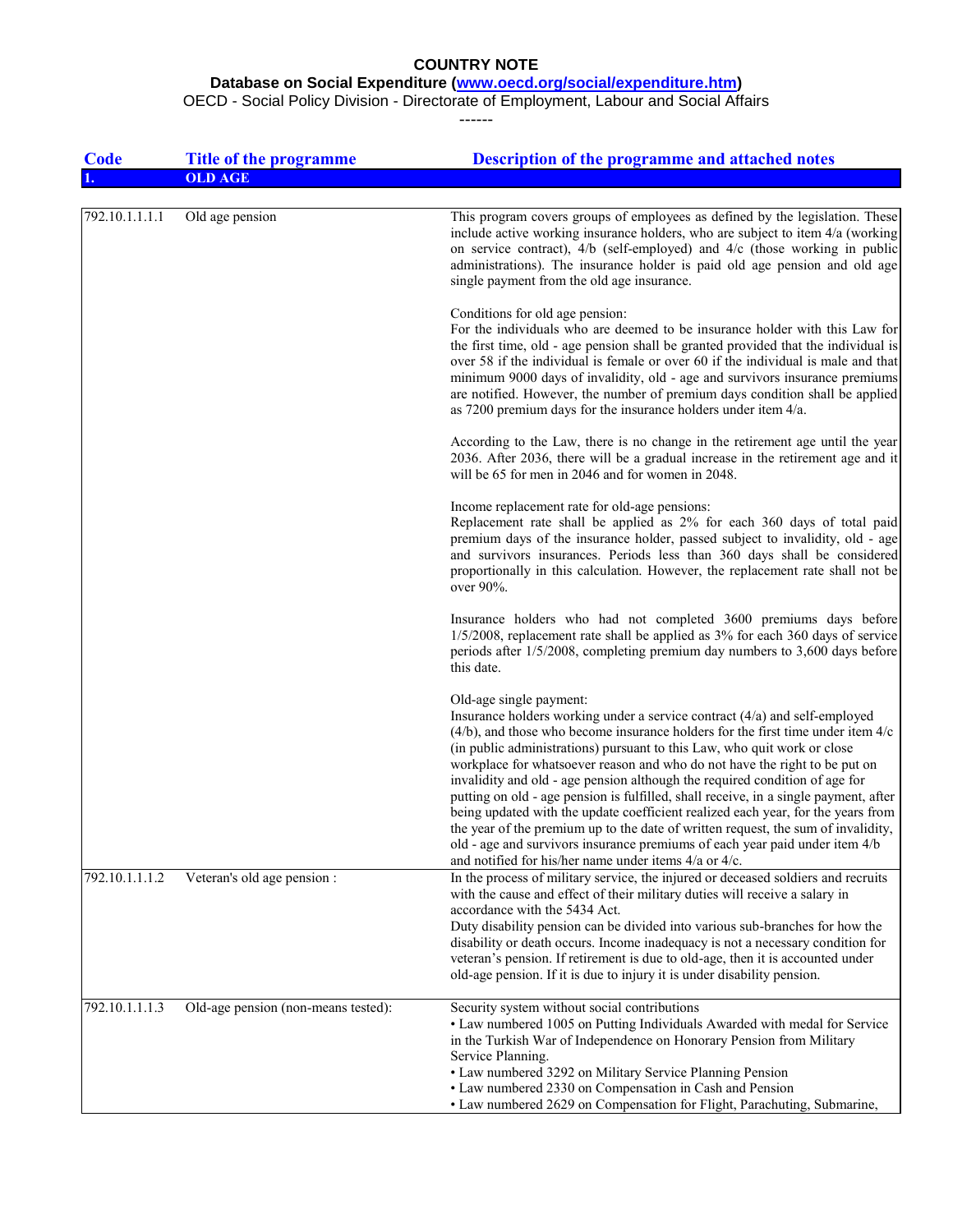#### **Database on Social Expenditure [\(www.oecd.org/social/expenditure.htm\)](http://www.oecd.org/social/expenditure.htm)**

OECD - Social Policy Division - Directorate of Employment, Labour and Social Affairs

|                |                                 | Diver and Frogman Services<br>• Law numbered 3160 on Compensation for Flight and Diving Services for the<br>Law Enforcement Agency<br>• Law numbered 3713 on Fighting against Terrorism<br>• Law numbered 5774 on Putting Successful Athletes on Pension and awarding<br>them with State Sportsman Title<br>• The Relevant Articles of the Law numbered 442 on Village Law.<br>The pensions, compensation and additional payments are financed by<br>Government.                                                                                                                                                                                                                                                                                                                                                                                                                                                                                                                                                                                                                                                                                                                                                                                                                                                                                                                                                                                                                                                                                                                                                                                                                                                                                                                                                                                             |
|----------------|---------------------------------|--------------------------------------------------------------------------------------------------------------------------------------------------------------------------------------------------------------------------------------------------------------------------------------------------------------------------------------------------------------------------------------------------------------------------------------------------------------------------------------------------------------------------------------------------------------------------------------------------------------------------------------------------------------------------------------------------------------------------------------------------------------------------------------------------------------------------------------------------------------------------------------------------------------------------------------------------------------------------------------------------------------------------------------------------------------------------------------------------------------------------------------------------------------------------------------------------------------------------------------------------------------------------------------------------------------------------------------------------------------------------------------------------------------------------------------------------------------------------------------------------------------------------------------------------------------------------------------------------------------------------------------------------------------------------------------------------------------------------------------------------------------------------------------------------------------------------------------------------------------|
| 792.10.1.1.3.1 | Other cash benefits             | Retirement bonus: To military service or civilian public servants who put on<br>old-age, invalidity or duty invalidity pension or taken lump-sum benefit, for<br>every actual working year one pension of pension calculation amount is given<br>as retirement bonus. By the decision of the Constitutional Court , dated in<br>25/12 / 2014, the statement of "not to exceed 30 years" has been removed                                                                                                                                                                                                                                                                                                                                                                                                                                                                                                                                                                                                                                                                                                                                                                                                                                                                                                                                                                                                                                                                                                                                                                                                                                                                                                                                                                                                                                                     |
| 792.10.1.2.1.1 | Care to adults aged 65 and over | Law numbered 2022 on Putting Needy, Weak, Forlorn Turkish Citizens Over<br>the Age of 65 on Pension (transferred to the Ministry of Family and Social<br>Politics in 2012, data should be obtained from Ministry of Family)                                                                                                                                                                                                                                                                                                                                                                                                                                                                                                                                                                                                                                                                                                                                                                                                                                                                                                                                                                                                                                                                                                                                                                                                                                                                                                                                                                                                                                                                                                                                                                                                                                  |
|                | <b>SURVIVORS</b>                |                                                                                                                                                                                                                                                                                                                                                                                                                                                                                                                                                                                                                                                                                                                                                                                                                                                                                                                                                                                                                                                                                                                                                                                                                                                                                                                                                                                                                                                                                                                                                                                                                                                                                                                                                                                                                                                              |
| 792.10.2.1.1.2 | Survivors pension               |                                                                                                                                                                                                                                                                                                                                                                                                                                                                                                                                                                                                                                                                                                                                                                                                                                                                                                                                                                                                                                                                                                                                                                                                                                                                                                                                                                                                                                                                                                                                                                                                                                                                                                                                                                                                                                                              |
|                |                                 | Insured's or permanent incapacity for work, invalidity, duty disability or old<br>age pensioners' spouses, children and parents who are eligible to take income<br>or pension or lump-sum payments in the case of death, are accepted as<br>claimants.                                                                                                                                                                                                                                                                                                                                                                                                                                                                                                                                                                                                                                                                                                                                                                                                                                                                                                                                                                                                                                                                                                                                                                                                                                                                                                                                                                                                                                                                                                                                                                                                       |
|                |                                 | According to the Law, following are the rights granted from the survivors<br>insurance:<br>a) Putting on survivors' pension.<br>b) Making single payment to the survivors of the deceased.<br>c) Granting marriage support to daughters receiving pension<br>d) Granting funeral benefit.                                                                                                                                                                                                                                                                                                                                                                                                                                                                                                                                                                                                                                                                                                                                                                                                                                                                                                                                                                                                                                                                                                                                                                                                                                                                                                                                                                                                                                                                                                                                                                    |
|                |                                 | The survivors pension shall be payable to the right holders of the deceased<br>insurance holder, upon written request of their right holders:<br>• if minimum 1800 days of invalidity, old - age and survivors premiums are<br>notified or, for the insurance holders under item 4/a, excluding any kind of<br>debt periods, there is an insurance status of minimum 5 years and totally 900<br>days of invalidity, old - age and survivors premiums are paid.<br>• if the individual was suffered from accident due to reasons laid down in the<br>Law, was receiving invalidity, duty disability or old - age pension or had the<br>right to receive invalidity, duty disability or old - age pension but the<br>transactions were not completed.<br>• if the invalidity, duty disability or old - age pensions were terminated due to<br>the fact that the individual had started to work under insurance<br>However, in order to put on the right holders of individuals who are deemed to<br>be insurance holder as per item 4/b on pension, it is obligatory that the entire<br>premium or any kind of debts related premiums, including the universal health<br>insurance of the deceased insurance holder, should not be present or should be<br>paid.<br>Calculation of survivors pensions:<br>According to the law, replacement rates for the survivors pension to be<br>received by the right owners regarding the calculated average income of the<br>insurance holder is as follows:<br>- 40% for the insurance holders working under a service contract (4/a), who<br>had paid the premiums of less than 7200 days. This rate is increased by 2% for<br>each 360 days over 7200 days.<br>- 50% for self-employed (4/b) insurance holders having less than 9000<br>premium days. This rate is increased by 2% for each 360 days over 9000 days. |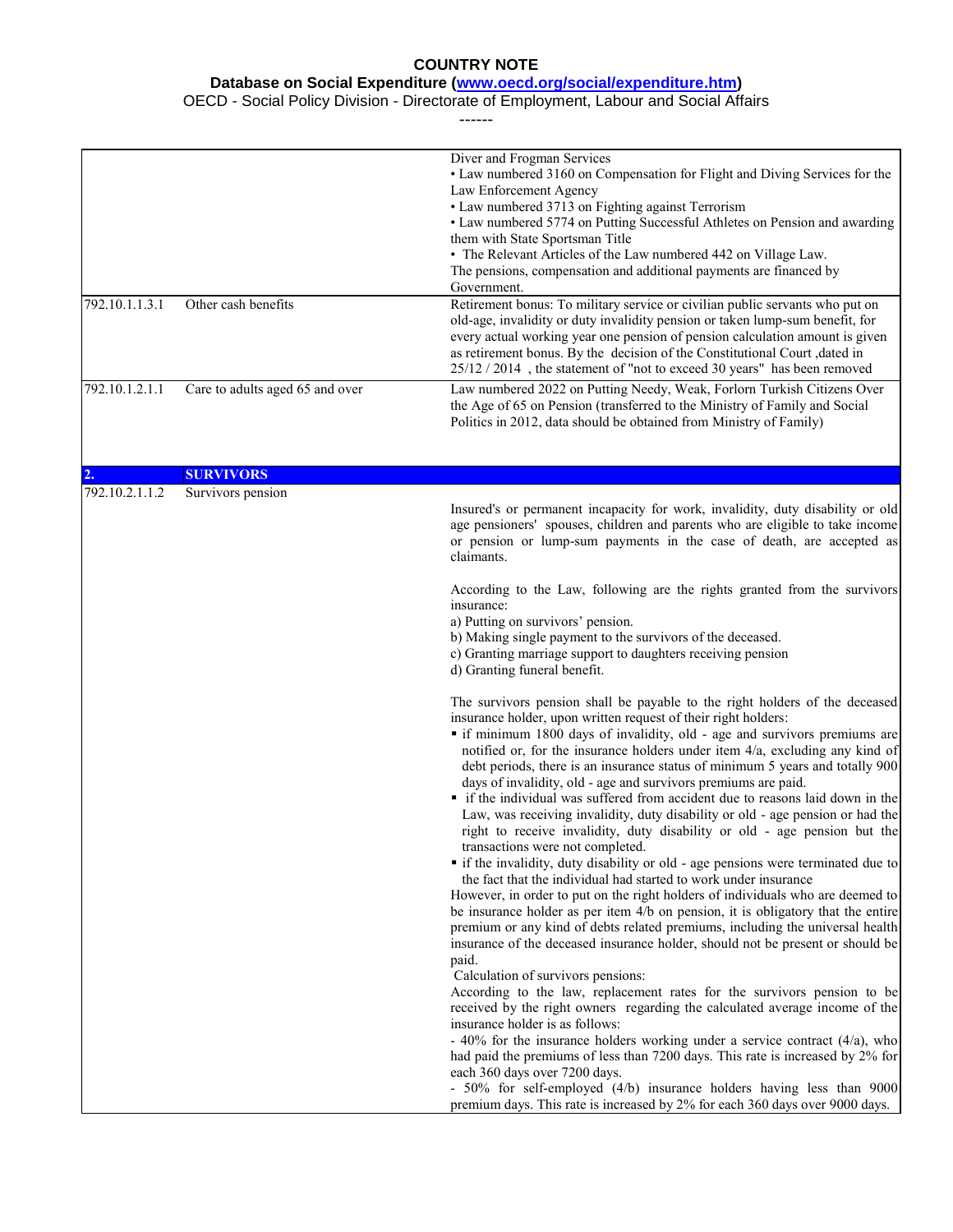#### **Database on Social Expenditure [\(www.oecd.org/social/expenditure.htm\)](http://www.oecd.org/social/expenditure.htm)**

#### OECD - Social Policy Division - Directorate of Employment, Labour and Social Affairs

------

|                |                               | Periods less than 360 days shall be considered proportionally in the calculation<br>of the benefits but the replacement rate shall not be over 90%.                                                                                                                                                                                                                                                                                                                                                                                                                                                                                                                                                                                                                                                                                                                                                                                                                                                                                                                                                                                                                                                                                                                                                                                                                                                                                                                                                                                                                                                                                                                      |
|----------------|-------------------------------|--------------------------------------------------------------------------------------------------------------------------------------------------------------------------------------------------------------------------------------------------------------------------------------------------------------------------------------------------------------------------------------------------------------------------------------------------------------------------------------------------------------------------------------------------------------------------------------------------------------------------------------------------------------------------------------------------------------------------------------------------------------------------------------------------------------------------------------------------------------------------------------------------------------------------------------------------------------------------------------------------------------------------------------------------------------------------------------------------------------------------------------------------------------------------------------------------------------------------------------------------------------------------------------------------------------------------------------------------------------------------------------------------------------------------------------------------------------------------------------------------------------------------------------------------------------------------------------------------------------------------------------------------------------------------|
|                |                               | Of the pension to be calculated for the deceased insurance holder in accordance<br>with this Law,                                                                                                                                                                                                                                                                                                                                                                                                                                                                                                                                                                                                                                                                                                                                                                                                                                                                                                                                                                                                                                                                                                                                                                                                                                                                                                                                                                                                                                                                                                                                                                        |
|                |                               | • 50% shall be payable to the widow spouse; and 75% to the childless widow<br>spouse, who is put on pension, in case such individual is not put on income<br>or pension due to not working under this Law, or under legislation of a<br>foreign country or due to her own insurance status,<br>Among the children, who are not put on income or pension due to not<br>working under this Law, or under legislation of a foreign country or due to<br>their own insurance status:<br>- the ones who have completed the age of 18, the age of 20 in case receiving<br>education in high school or equivalent, or the age of 25 in case receiving<br>higher education; or<br>- the ones who are found to be disabled by losing minimum 60% of working<br>power based on Institution Health Committee decision; or<br>- the daughters, whatever the ages are, not married, divorced or widow,<br>shall receive 25% each.<br>• 50% to each of the children stated above, who are left both motherless and<br>fatherless or suffer such status at a later date, and the ones who are the sole<br>right holders receiving pension,<br>• If there are shares left over from the right owner spouse and children, 25%<br>totally to mother and father, provided that the figure is less than the net<br>amount of the minimum wage of the income obtained from any kind of<br>earning and revenue and that they are not put on income and/or pension<br>excluding the income and pension rights granted because of other children; if<br>the mother and father is over 65 years of age, then totally 25%, under the<br>above conditions, without considering the left over share, |
|                |                               | shall be payable as pension.                                                                                                                                                                                                                                                                                                                                                                                                                                                                                                                                                                                                                                                                                                                                                                                                                                                                                                                                                                                                                                                                                                                                                                                                                                                                                                                                                                                                                                                                                                                                                                                                                                             |
| 792.10.2.1.2.1 | Survivors other cash benefits | Single payment in case of death:<br>In case the right holders of the deceased insurance holders, who are under items<br>4/a (working under a service contract) and 4/b (self-employed) and who<br>became insurance holders for the first time pursuant to this Law under item 4/c<br>(in public administrations), are not qualified to be put on survivors pension,<br>then the amount shall be payable to the right holders in single payment after<br>updating the sum of invalidity, old - age and survivors insurance premiums<br>paid under item 4/b and notified for his/her name under items 4/a or 4/c<br>Marriage benefit:                                                                                                                                                                                                                                                                                                                                                                                                                                                                                                                                                                                                                                                                                                                                                                                                                                                                                                                                                                                                                                      |
|                |                               | Marriage benefit shall be payable in advance, for once, at the amount of two<br>years of pension or income (except for the additional payment) they receive,<br>upon marriage and request of the daughters, whose income or pensions should<br>be terminated due to marriage.                                                                                                                                                                                                                                                                                                                                                                                                                                                                                                                                                                                                                                                                                                                                                                                                                                                                                                                                                                                                                                                                                                                                                                                                                                                                                                                                                                                            |
| 792.10.2.2.1.1 | Funeral expenses              | Funeral benefit shall be payable to the right holders of the insurance holder<br>who deceased when receiving incapacity income due to work accident or<br>occupational disease or permanent incapacity income, invalidity, duty<br>disability or old - age pension or when his/her minimum 360 days of<br>invalidity, old - age and survivors insurance premiums are notified for<br>himself/herself. Funeral benefit shall be paid over a tariff to be determined by<br>the Board of Directors of the Institution and approved by the Minister.                                                                                                                                                                                                                                                                                                                                                                                                                                                                                                                                                                                                                                                                                                                                                                                                                                                                                                                                                                                                                                                                                                                         |
|                |                               | Funeral benefit shall be granted respectively to the insurance holder's spouse,<br>if not to children, if not to parents, if not to siblings.                                                                                                                                                                                                                                                                                                                                                                                                                                                                                                                                                                                                                                                                                                                                                                                                                                                                                                                                                                                                                                                                                                                                                                                                                                                                                                                                                                                                                                                                                                                            |

**3. INCAPACITY-RELATED BENEFITS (Disability, Occupational injury and disease, Sickness)**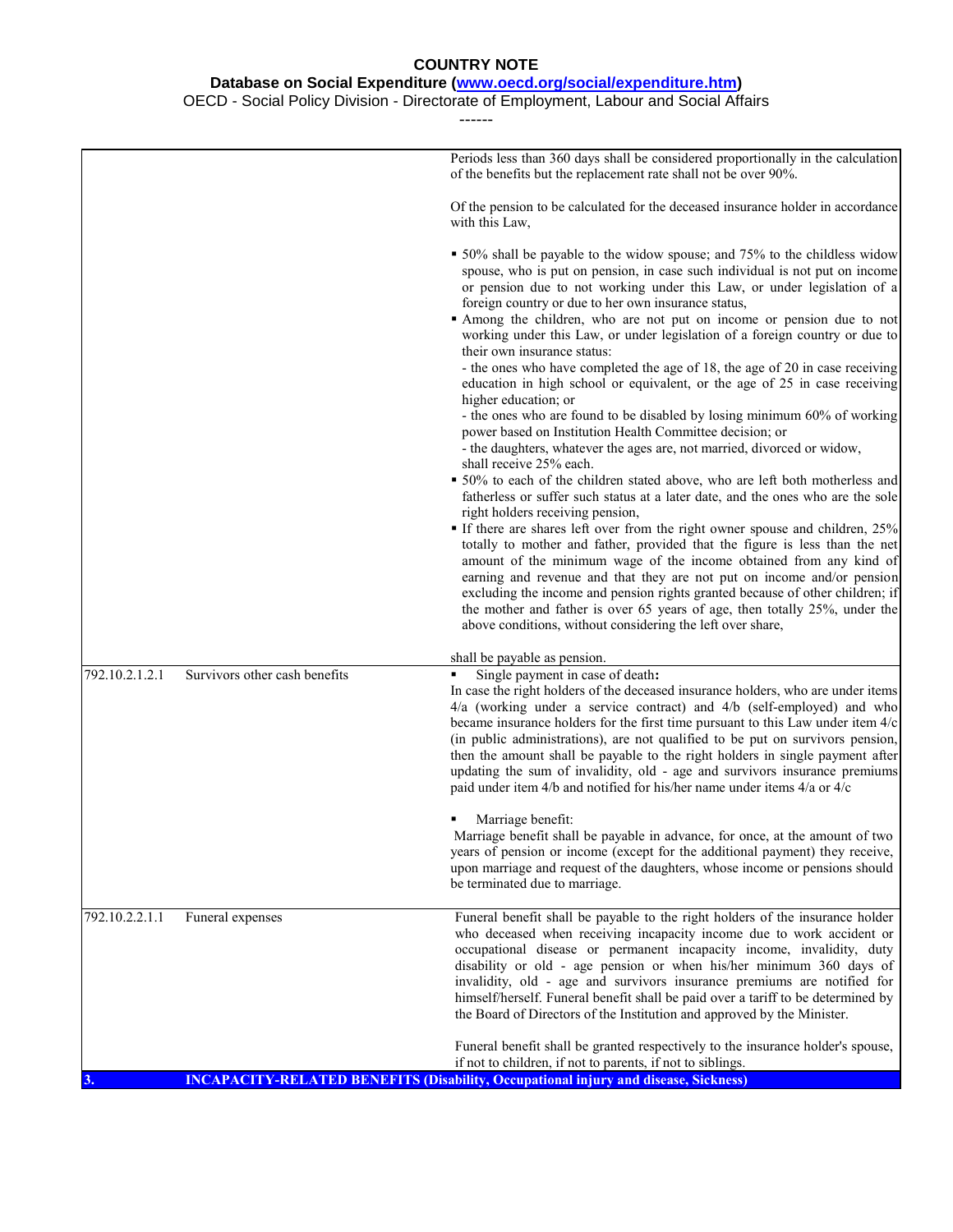**Database on Social Expenditure [\(www.oecd.org/social/expenditure.htm\)](http://www.oecd.org/social/expenditure.htm)**

OECD - Social Policy Division - Directorate of Employment, Labour and Social Affairs

| 792.10.3.1.1.2 | Disability pension | Deemed invalid:                                                                                                                                                                                                                                                                                                                                                                                                                                                                                                                                                                                                                                                                                                                                                                                                                      |
|----------------|--------------------|--------------------------------------------------------------------------------------------------------------------------------------------------------------------------------------------------------------------------------------------------------------------------------------------------------------------------------------------------------------------------------------------------------------------------------------------------------------------------------------------------------------------------------------------------------------------------------------------------------------------------------------------------------------------------------------------------------------------------------------------------------------------------------------------------------------------------------------|
|                |                    | The insurance holder, who is determined by the Institution Health Committee<br>to have lost his/her working power or minimum 60% of the earning power in<br>profession due to work accident or occupational disease for insurance holders<br>under items 4/a (working on service contract) and 4/b (self-employed) and to<br>have lost minimum 60% of the earning power in profession or at a degree<br>which does not allow him/her to carry out his/her duties for the insurance<br>holders under item 4/c (those working in public administrations), as a result of<br>examining the reports and the medical documents the report is based on, duly<br>prepared by the providers of healthcare services authorized by the Institution,<br>upon request of the insurance holder or the employer, shall be deemed to be<br>invalid. |
|                |                    | However, if it is determined in advance or afterwards that the insurance holder<br>has lost 60% of his/her working power or earning power in profession before<br>the date of first start to work under insurance, then the insurance holder shall<br>not benefit from invalidity pension due to such disease or handicap.                                                                                                                                                                                                                                                                                                                                                                                                                                                                                                           |
|                |                    | Entitlement to invalidity pension:                                                                                                                                                                                                                                                                                                                                                                                                                                                                                                                                                                                                                                                                                                                                                                                                   |
|                |                    | In order to be put on invalidity pension, the insurance holder should;<br>• be deemed to be disabled in accordance with this Law,<br>• be holding insurance for a period of minimum ten years and should have paid<br>totally 1800 days or in case the insurance holder is disabled to the extent of                                                                                                                                                                                                                                                                                                                                                                                                                                                                                                                                 |
|                |                    | being in need of permanent care of another person, should have notified 1800<br>days of invalidity, old-age or survivors insurance premiums, without seeking<br>any period for holding insurance,<br>• have submitted a written request to the Institution after quitting the work                                                                                                                                                                                                                                                                                                                                                                                                                                                                                                                                                   |
|                |                    | he/she was working under insurance or closed or transferred the workplace<br>due to his/her invalidity.                                                                                                                                                                                                                                                                                                                                                                                                                                                                                                                                                                                                                                                                                                                              |
|                |                    | However, it is obligatory that the individuals who are deemed to be insurance<br>holder as per item (b) of paragraph one of Article 4 should have paid entire<br>premiums or any kind of debts related with premiums, including the universal<br>health insurance.                                                                                                                                                                                                                                                                                                                                                                                                                                                                                                                                                                   |
|                |                    | The insurance holders within the scope of $(4/c)$ working in public<br>administrations should have 10 years of active service in order to be put on<br>invalidity pension under the Law No. 5434. Furthermore, the invalid having 5<br>years of active service but can not be treated and can not survive without the<br>power and help of another person are put on pension over 15 years.                                                                                                                                                                                                                                                                                                                                                                                                                                          |
|                |                    | The income replacement rates for the insurance holder entitled to invalidity<br>pension are as follows:<br>$\bullet$ 40% of his/her average monthly income in terms of insurance holders (4/a)<br>working on service contract (for those having less than 7200 premium days);<br>This rate is 50% in terms of self-employed (4/b) insurance holders (for those<br>having less than 9000 premium days);                                                                                                                                                                                                                                                                                                                                                                                                                               |
|                |                    | This rate is increased at the rate of 2% for more than 7200 or 9000 days in<br>every full year. In the calculation of the pensions, the periods less than 360<br>days are taken into account proportionally. If the insurance holder is in need of<br>permanent care of another person, then the replacement rate shall be increased<br>by 10 points. However, income replacement rate shall not exceed 90%.                                                                                                                                                                                                                                                                                                                                                                                                                         |
|                |                    | The conditions for income replacement rate for those, who are public employee<br>$(4/c)$ for the first time after the Law No. 5510 entered into force, shall be<br>subject to the provisions for those working on service contract $(4/a)$ and for<br>self-employed (4/b) in terms of calculation of their pension, update coefficient,<br>replacement rate and premium to be taken.                                                                                                                                                                                                                                                                                                                                                                                                                                                 |
|                |                    |                                                                                                                                                                                                                                                                                                                                                                                                                                                                                                                                                                                                                                                                                                                                                                                                                                      |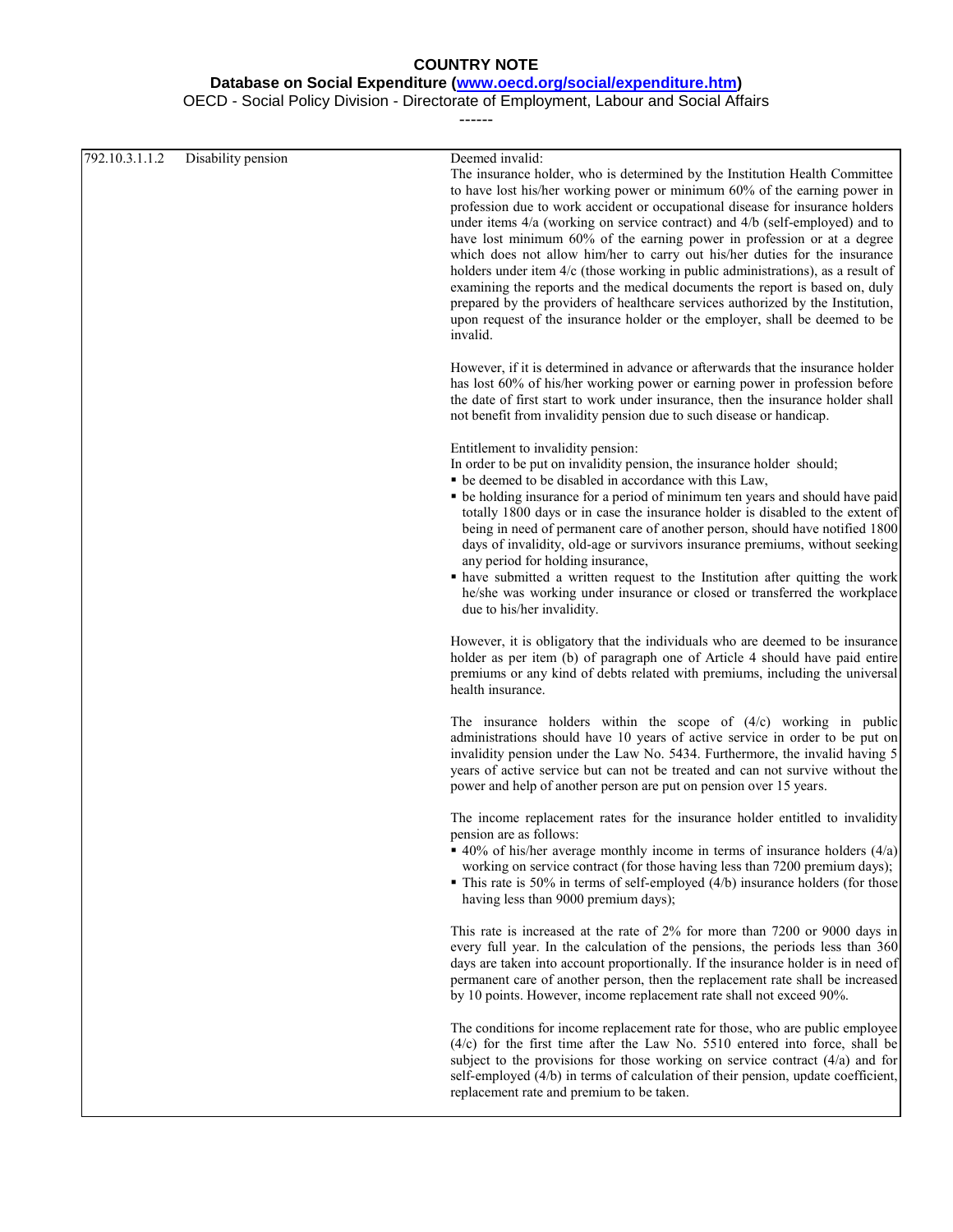#### **Database on Social Expenditure [\(www.oecd.org/social/expenditure.htm\)](http://www.oecd.org/social/expenditure.htm)**

OECD - Social Policy Division - Directorate of Employment, Labour and Social Affairs ------

|                |                                                      | The insurance holder, whose earning power in profession, due to the disease or<br>disabilities caused by work accident or occupational disease, is determined to<br>be reduced by 10% by the Institution's Health Committee based on reports<br>issued by the health committees of health - care service providers authorized by<br>the Institution, shall be qualified for permanent incapacity pension.                                                                                                                                                                                                                                                                                                                                                                                                                                                                                               |
|----------------|------------------------------------------------------|---------------------------------------------------------------------------------------------------------------------------------------------------------------------------------------------------------------------------------------------------------------------------------------------------------------------------------------------------------------------------------------------------------------------------------------------------------------------------------------------------------------------------------------------------------------------------------------------------------------------------------------------------------------------------------------------------------------------------------------------------------------------------------------------------------------------------------------------------------------------------------------------------------|
|                |                                                      | The condition of leaving work, closing, transferring of the workplace or<br>working for a certain period of an insurance holder shall not be stipulated in<br>order to be put on permanent incapacity pension.                                                                                                                                                                                                                                                                                                                                                                                                                                                                                                                                                                                                                                                                                          |
|                |                                                      | However, it is obligatory for the self-employed insurance holders (4/b) that<br>their premium debts should have been paid due to their own insurance in order<br>to be put on permanent incapacity pension. This application is applied for the<br>first time with this Law for the self-employed insurance holders within the<br>scope of work accident and occupational disease insurance in the work<br>accidents and occupational diseases occurred after 1/10/2008.                                                                                                                                                                                                                                                                                                                                                                                                                                |
|                |                                                      | The insurance holder, who is determined by the Institutions Health Committee<br>to have lost working power or minimum 60% of the earning power in<br>profession due to work accident or occupational disease for insurance holders<br>under items (a) and (b) under paragraph one of Article 4 and to have lost<br>minimum 60% of the earning power in profession or at a degree which does not<br>allow him/her to carry out his/her duties for the insurance holders under item<br>(c), shall be deemed to be service-disabled. No probation period is stipulated in<br>the entitlement to pension due to service-disability.                                                                                                                                                                                                                                                                         |
|                |                                                      | Replacement rates for permanent incapacity pension:<br>The permanent incapacity income is calculated pursuant to the rate of loss of<br>earning power in profession of the insurance holder. The insurance holder is<br>put on income at the rate of 70% of his/her monthly income calculated in<br>accordance with this Law. The income granted to the insurance holder in<br>permanent partial incapacity is calculated as complete incapacity income and<br>the amount at the rate of incapacity level is paid to the insurance holder. In case<br>the insurance holder is in need of another person, the income replacement rate<br>of 70% is taken into account as 100%.                                                                                                                                                                                                                           |
| 792.10.3.1.1.3 | Disability pension (means tested)                    | Classified under pensions paid to needy citizens under the Law No. 2022:<br>disability pension of 70%, of 40%-69%, disability pension under age 18 and<br>disability silicosis patients (since 2011) pension. The duties with the scope of<br>Law no. 2022 transferred to Ministry of Family and Social Politics. For this<br>reason there is not any data after 2012.                                                                                                                                                                                                                                                                                                                                                                                                                                                                                                                                  |
| 792.10.3.1.2.1 | Occupational injury and disease                      | Permanent incapacity income, a result of occupational accidents and disease,<br>the insured is paid continuously incapacitated. The insured person, whose<br>earning power in the profession, due to the disease or disabilities caused by<br>work accident or occupational disease, is determined to be reduced by 10% by<br>the Institution's Health Committee based on reports issued by the health<br>committees of health-care service providers authorized by the Institution, shall<br>be qualified for permanent incapacity income.                                                                                                                                                                                                                                                                                                                                                             |
| 792.10.3.1.3.0 | Paid sick leave (occupational injury and<br>disease) | Temporary incapacity benefit, subject to the law numbered 5510, article 18.<br>Provided that rest report is granted by medical doctor or health committees<br>authorized by the institution.<br>Each day for an insured person suffering from temporary incapacity due to<br>work accident or occupational disease, in case, among the insured persons<br>under item (a) of paragraph one of Article 4 and Article 5, In cases of work<br>accident or occupational disease or maternity, temporary incapacity benefit<br>shall be paid to the individuals deemed to be insurance holders under item (b)<br>of paragraph one of Article 4, during the period of inpatient treatment or the<br>period of rest report granted due to such treatment or after inpatient treatment,<br>provided that any kind of premiums or debts related with premiums, including<br>universal health insurance, are paid. |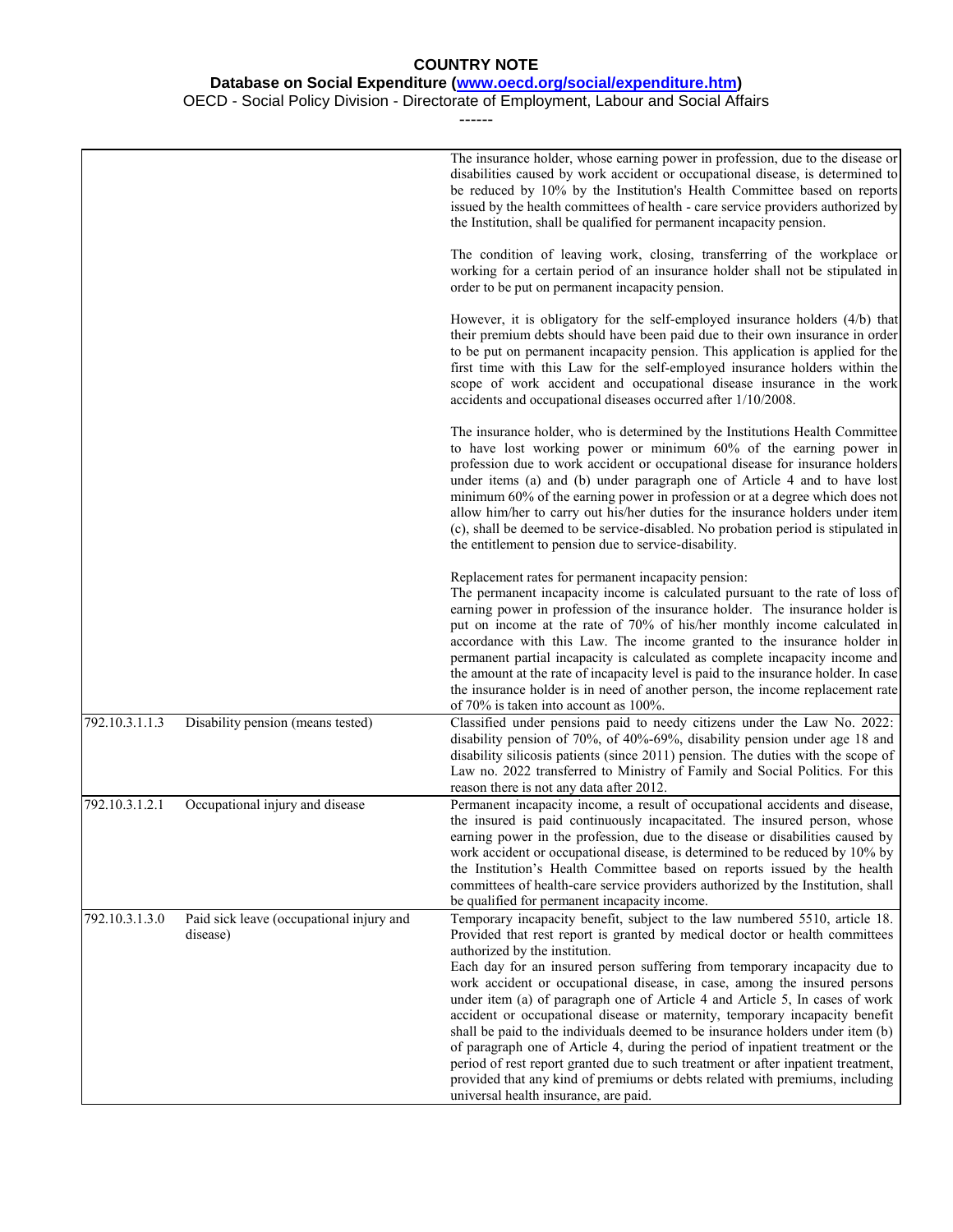#### **Database on Social Expenditure [\(www.oecd.org/social/expenditure.htm\)](http://www.oecd.org/social/expenditure.htm)**

OECD - Social Policy Division - Directorate of Employment, Labour and Social Affairs ------

| 792.10.3.1.4.1 | Sickness benefits           | According to the Law, the diseases of the insurance holders within the scope of<br>4/a (working on service contract) and 4/b (self-employed) are deemed to be<br>affection except work accidents and occupational diseases and causing<br>incapacity.<br>Temporary incapacity is the state of failure to work permanently during<br>recovery stated in the physician or health committee reports authorized by the<br>Institution in cases of work accident, occupational disease, sickness and<br>maternity. The insurance holder is paid daily temporary incapacity allowance<br>in case of temporary incapacity during rest period stated in the reports.<br>The first rest period given by the health committee shall not exceed 6 months<br>starting from the date the insurance holder is treated. If the invalidity is<br>determined to be prevented or reduced considerably in case the treatment is<br>continued with the report of health committee, then this period is extended.<br>In the calculation of daily temporary incapacity allowance, daily earning limits<br>are taken as a basis.<br>In the calculation of premiums and the allowances under this Law the sublimit<br>of the daily earning is one thirtieth of minimum wage in practice whereas its<br>upper limit is 6.5 times of the sublimit of the daily earning.<br>Entitlement to temporary incapacity income:<br>The condition of having received a rest report from the physician or health<br>committees authorized by the Institution in order to be determined of the<br>insurance holder whether he/she is subjected to temporary incapacity.<br>In case the insurance holder working on service contract $(4/a)$ is subject to<br>٠<br>incapacity due to sickness shall be paid temporary incapacity allowance<br>provided that having notified at least 90 days short term insurance<br>premium within one year prior to the date of incapacity. In case the<br>insurance holder within this scope is subject to incapacity due to work<br>accident or occupational disease, the condition of premium payment day is<br>not stipulated.<br>In case the self-employed insurance holder $(4/b)$ is subject to incapacity<br>٠<br>due to work accident or occupational disease, the condition of having been<br>paid all their debts concerning premium including universal health<br>insurance is stipulated in order to be given temporary incapacity<br>allowance. The insurance holder within this scope $(4/b)$ cannot be granted<br>temporary incapacity allowance from sickness insurance.<br>Temporary incapacity allowance is not granted to the insurance holders<br>٠<br>working in public administrations $(4/c)$ during incapacity emerging from<br>work accident, occupational disease, sickness and maternity. Because they<br>do not have any income loss when they continue to get their pension<br>during incapacity.<br>The rate of temporary incapacity allowance:<br>The amount of temporary incapacity allowance granted in case of work<br>accident, occupational disease, sickness and maternity of an insured woman is<br>half of the daily earning in case of inpatient treatment, whereas it is two third of |
|----------------|-----------------------------|----------------------------------------------------------------------------------------------------------------------------------------------------------------------------------------------------------------------------------------------------------------------------------------------------------------------------------------------------------------------------------------------------------------------------------------------------------------------------------------------------------------------------------------------------------------------------------------------------------------------------------------------------------------------------------------------------------------------------------------------------------------------------------------------------------------------------------------------------------------------------------------------------------------------------------------------------------------------------------------------------------------------------------------------------------------------------------------------------------------------------------------------------------------------------------------------------------------------------------------------------------------------------------------------------------------------------------------------------------------------------------------------------------------------------------------------------------------------------------------------------------------------------------------------------------------------------------------------------------------------------------------------------------------------------------------------------------------------------------------------------------------------------------------------------------------------------------------------------------------------------------------------------------------------------------------------------------------------------------------------------------------------------------------------------------------------------------------------------------------------------------------------------------------------------------------------------------------------------------------------------------------------------------------------------------------------------------------------------------------------------------------------------------------------------------------------------------------------------------------------------------------------------------------------------------------------------------------------------------------------------------------------------------------------------------------------------------------------------------------------------------------------------------------------------------------------------------------------------------------------------------------------------------------------------------------------------------------------------------------------------------------------------------------------------------------------------------------------------------------------------------------------------------------------------------------------------------------------------|
|                |                             | the daily earning in case of outpatient treatment.                                                                                                                                                                                                                                                                                                                                                                                                                                                                                                                                                                                                                                                                                                                                                                                                                                                                                                                                                                                                                                                                                                                                                                                                                                                                                                                                                                                                                                                                                                                                                                                                                                                                                                                                                                                                                                                                                                                                                                                                                                                                                                                                                                                                                                                                                                                                                                                                                                                                                                                                                                                                                                                                                                                                                                                                                                                                                                                                                                                                                                                                                                                                                                         |
| 792.10.3.1.5.3 | Other cash lump sum benefit | Transfers paid under Law No. 6331                                                                                                                                                                                                                                                                                                                                                                                                                                                                                                                                                                                                                                                                                                                                                                                                                                                                                                                                                                                                                                                                                                                                                                                                                                                                                                                                                                                                                                                                                                                                                                                                                                                                                                                                                                                                                                                                                                                                                                                                                                                                                                                                                                                                                                                                                                                                                                                                                                                                                                                                                                                                                                                                                                                                                                                                                                                                                                                                                                                                                                                                                                                                                                                          |
|                | <b>HEALTH</b>               |                                                                                                                                                                                                                                                                                                                                                                                                                                                                                                                                                                                                                                                                                                                                                                                                                                                                                                                                                                                                                                                                                                                                                                                                                                                                                                                                                                                                                                                                                                                                                                                                                                                                                                                                                                                                                                                                                                                                                                                                                                                                                                                                                                                                                                                                                                                                                                                                                                                                                                                                                                                                                                                                                                                                                                                                                                                                                                                                                                                                                                                                                                                                                                                                                            |
| 792.10.4.2.0.0 | See OECD Health Data.       | The basic condition for being a universal health insurance holder is first of all<br>having residence in Turkey. The person having no residence in Turkey can not<br>be a universal health insurance holder. The individuals who shall be deemed to<br>be universal health insurance holders were specified in Article 60 of the Law<br>No. 5510.                                                                                                                                                                                                                                                                                                                                                                                                                                                                                                                                                                                                                                                                                                                                                                                                                                                                                                                                                                                                                                                                                                                                                                                                                                                                                                                                                                                                                                                                                                                                                                                                                                                                                                                                                                                                                                                                                                                                                                                                                                                                                                                                                                                                                                                                                                                                                                                                                                                                                                                                                                                                                                                                                                                                                                                                                                                                          |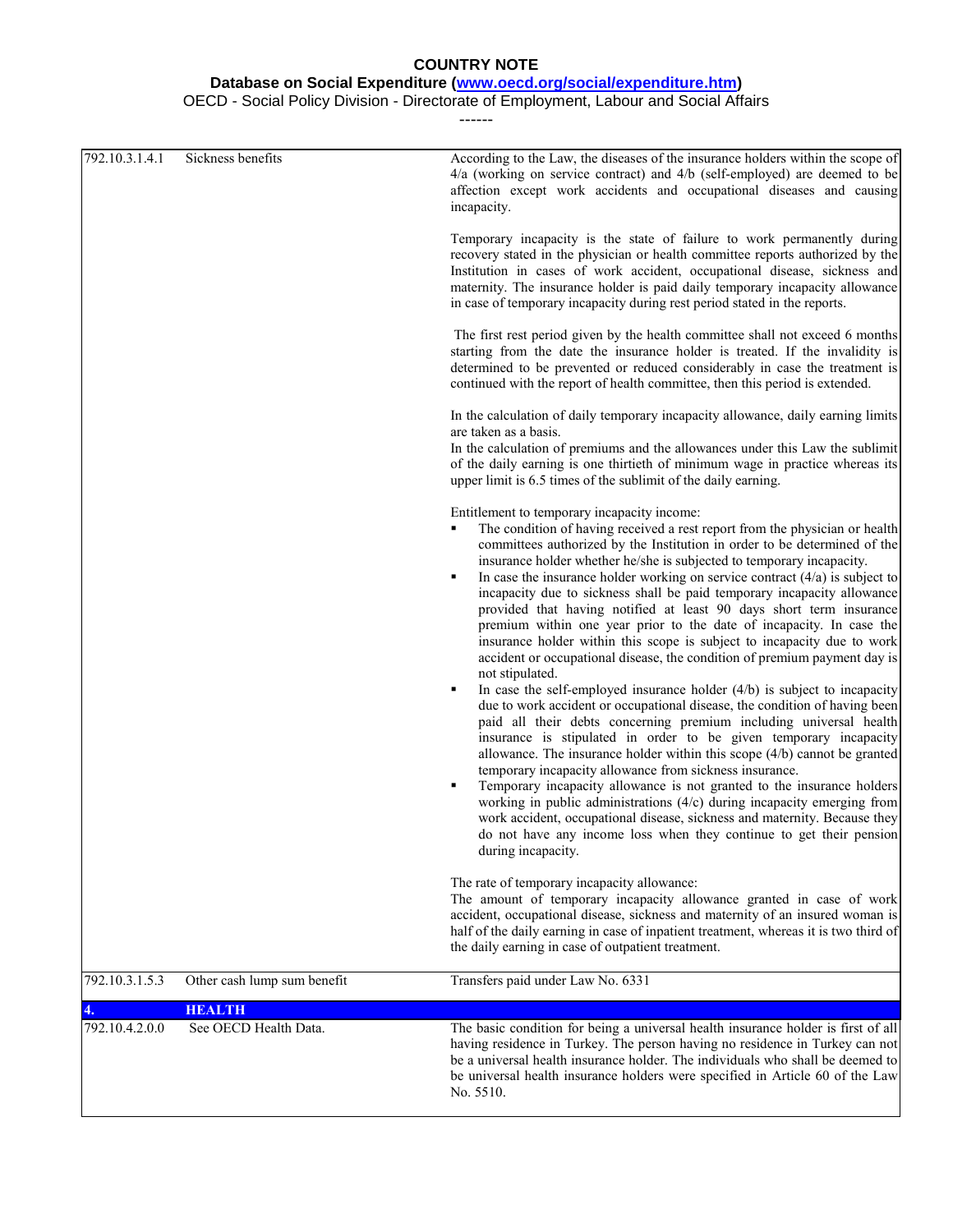#### **Database on Social Expenditure [\(www.oecd.org/social/expenditure.htm\)](http://www.oecd.org/social/expenditure.htm)**

OECD - Social Policy Division - Directorate of Employment, Labour and Social Affairs

------

The implementation of compulsory universal health insurance has been initiated as of 1/1/2012.

Accordingly, those who are out of universal health insurance status as well as those whose universal health insurance status ends are registered directly by the Social Security Institution. In other words, they are included in universal health insurance compulsorily. The premium is accrued as of the date when the universal health insurance is registered directly and the obligation to pay starts. Those registered to universal health insurance compulsorily are subject to income test. The amount of premium to be paid as a result of income test of those registered within the scope of universal health insurance is determined according to the income statue of the individual. The universal health insurance premiums of the individuals whose income per capita within the family is less than one third of minimum wage as ascertained with the income test, are covered by the State. Those earning more than one third of minimum wage per capita within the family, ascertained with the income test, shall be premium payment obligators in accordance with the income level determined. In case the income test is not made, the registered person shall pay premiums over two times of minimum wage by accepting that the income of a registered person is more than two times of minimum wage.

Conditions to benefit from universal health insurance:

|                |                                  | Conditions to benefit from universal health insurance:<br>for universal health insurance holders working on service contract $(4/a)$<br>and their dependants, having totally 30 days of paid universal health<br>insurance premiums within one year before the date of application to<br>health - care service provider is stipulated, in order to benefit from<br>universal health services.<br>for the self-employed universal health insurance holders and their<br>٠<br>dependants, in addition to the condition of 30 days universal health<br>insurance premium payment, not having any premium or premium -<br>related debts over 60 days as of date of application to the health - care<br>service is stipulated.<br>On the other hand, with the Law No. 5510, the possibility of benefitting from<br>unconditional health services has been introduced for those below, regardless<br>of benefitting conditions from health services provided by universal health<br>insurance.<br>Accordingly; the conditions for benefitting from health services are not |
|----------------|----------------------------------|----------------------------------------------------------------------------------------------------------------------------------------------------------------------------------------------------------------------------------------------------------------------------------------------------------------------------------------------------------------------------------------------------------------------------------------------------------------------------------------------------------------------------------------------------------------------------------------------------------------------------------------------------------------------------------------------------------------------------------------------------------------------------------------------------------------------------------------------------------------------------------------------------------------------------------------------------------------------------------------------------------------------------------------------------------------------|
|                |                                  | stipulated in the following conditions:<br>-The individuals under the age of 18,<br>-Those who are in need of medical care of another person,<br>-Urgent cases,<br>-Work accidents and occupational diseases,<br>-Infectious disease which should be registered,<br>-Preventive health services,<br>-State of natural disaster and war                                                                                                                                                                                                                                                                                                                                                                                                                                                                                                                                                                                                                                                                                                                               |
| 792.10.4.1.1.0 | Cash benefits (non-means tested) | Covers General Health Insurance runners benefit from the treatment of the<br>insured<br>In the transfer of universal health insurance holders and dependants of<br>universal health insurance holders out of the settlement area where they are<br>examined and treated for benefiting from health - care services upon medical                                                                                                                                                                                                                                                                                                                                                                                                                                                                                                                                                                                                                                                                                                                                      |

examined and treated, for benefiting from health - care services upon medical requirement of medical doctor or dentist after examination or treatment, transportation expenses for both directions and daily allowances of outpatient and companion limited with one person and for inpatients, transportation expenses and daily allowances for both traveling days shall be borne by the Institution. Public

financing of health services provided under health insurance by way of expenses, casual and companion in law, according to the amount of the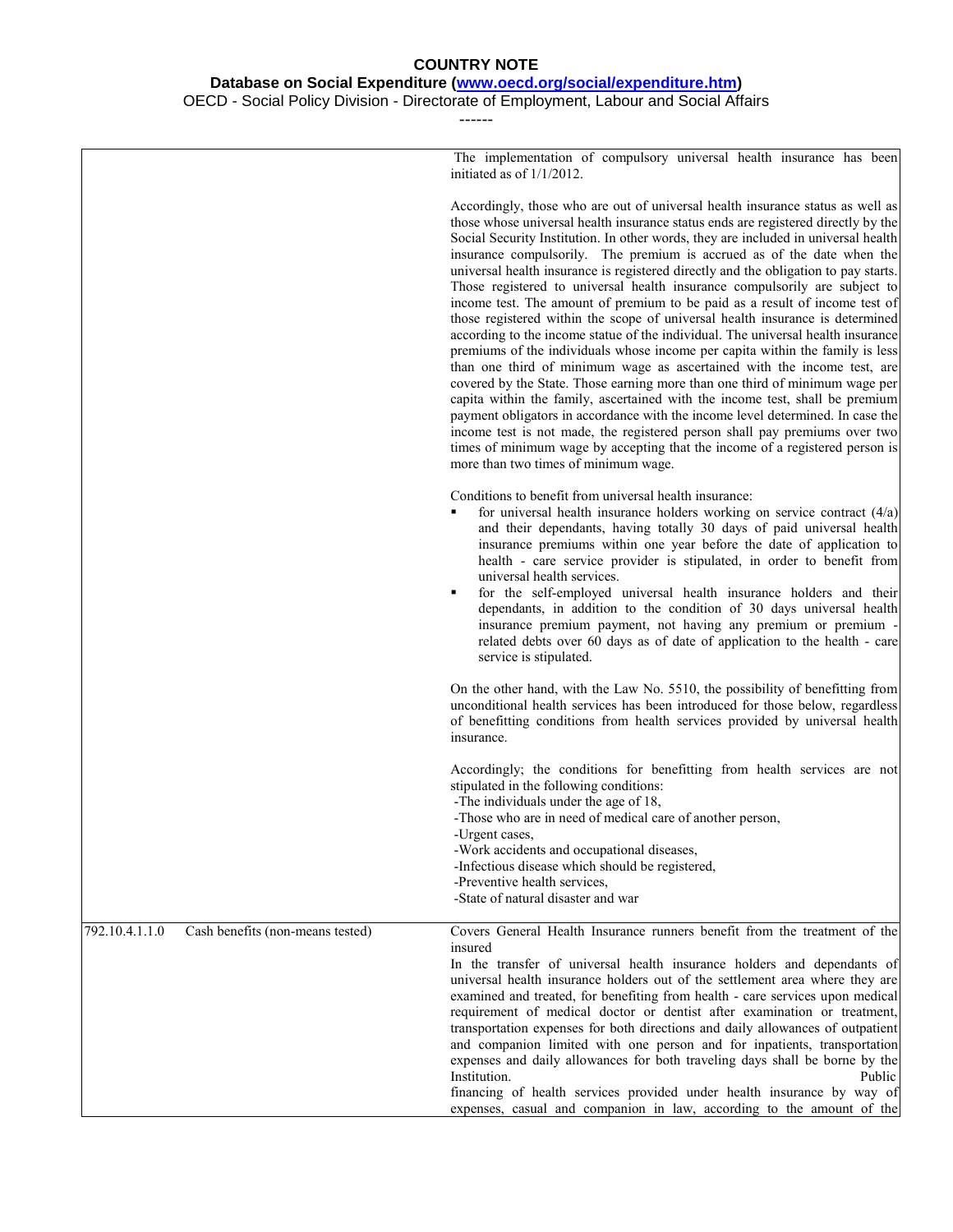**Database on Social Expenditure [\(www.oecd.org/social/expenditure.htm\)](http://www.oecd.org/social/expenditure.htm)**

OECD - Social Policy Division - Directorate of Employment, Labour and Social Affairs

|                |                                     | premiums collected from individuals can not be any differentiation.                                                                                                                                                                                                                                                                                                                                                                                                                                                                                                                                                                                                                                                                                                                                                                                                                                                                                                                                                                                                                                                                                                                                                                                                                                                                                                                                                                                                                                                                                                                                                                                                                                                                                                                                                                   |
|----------------|-------------------------------------|---------------------------------------------------------------------------------------------------------------------------------------------------------------------------------------------------------------------------------------------------------------------------------------------------------------------------------------------------------------------------------------------------------------------------------------------------------------------------------------------------------------------------------------------------------------------------------------------------------------------------------------------------------------------------------------------------------------------------------------------------------------------------------------------------------------------------------------------------------------------------------------------------------------------------------------------------------------------------------------------------------------------------------------------------------------------------------------------------------------------------------------------------------------------------------------------------------------------------------------------------------------------------------------------------------------------------------------------------------------------------------------------------------------------------------------------------------------------------------------------------------------------------------------------------------------------------------------------------------------------------------------------------------------------------------------------------------------------------------------------------------------------------------------------------------------------------------------|
| 792.10.4.1.2.0 | Cash benefits (means tested)        | Includes individual payment expenditures of people whose GSS premiums paid<br>by the State because of income insufficiency. From 1.1.2012, the people who<br>has green card under the law no. 3816, have been registered under the Law no.<br>5510 Article 60/c-1. According to the results of income test procedures carried<br>out by Ministry of Family and Social Politics, citizens whose monthly family<br>income per capita is less than one third of minimum wage and without means-<br>test children under 18 who have no right to benefit from health services and<br>non-dependants are registered by the Institution in the context 60/c-1.<br>The needy pensioners under the Law no. 2022 have been registered under the<br>Law 5510 Article 60/c-3.                                                                                                                                                                                                                                                                                                                                                                                                                                                                                                                                                                                                                                                                                                                                                                                                                                                                                                                                                                                                                                                                     |
| 792.10.4.2.1.0 | Benefits in kind (non-means tested) | Includes payments made to inpatient and out-patient treatment. Inpatient<br>treatment is the treatment practised in health institutions from admission date<br>until discharged.<br>Contribution rates are receivable to 1 % of health services financed in inpatient<br>treatment according to disease groups defined by the Institution. The Institution<br>1S<br>authorized, for not to take, to reduce by half or the contribution fee or to<br>increase to a multiple and to bring back or reduce these amounts to legal levels<br>when necessary. The amount of contribution on an inpatient basis, in a calendar<br>year to not exceed the amount of the minimum wage for each inpatient shall<br>not exceed one quarter of the minimum wage. Out patient treatment expenses<br>consist of drug, blood and plasma expenses.<br>For the drugs paid by the Institution, % 10 contribution fee is taken from<br>individuals receiving incomes and pensions and their dependants and % 20<br>contribution fee is taken from the others. Labour and Social Security Minister<br>is authorized to reduce the drug contribution fee down to % 1 upon the<br>proposal of the Institution. Also for every prescription contribution fees are<br>taken,<br>For drugs up to 3 boxes (three boxes included)  3 TL,<br>For each of the boxes of drugs added 3 boxes  1 TL.<br>Contribution fee for the drugs is charged;<br>a) by deducting from the incomes and pensions of individuals receiving<br>incomes and pensions from the Institution and their dependants,<br>b) For other people, by pharmacies under contract with the Institution, from the<br>people<br>c) For drugs obtained from abroad; from individuals by organizations which<br>obtain the drugs, if they are obtained by individuals from them by the<br>Institution. |
|                | <b>FAMILY</b>                       |                                                                                                                                                                                                                                                                                                                                                                                                                                                                                                                                                                                                                                                                                                                                                                                                                                                                                                                                                                                                                                                                                                                                                                                                                                                                                                                                                                                                                                                                                                                                                                                                                                                                                                                                                                                                                                       |
| 792.10.5.1.2.1 | Maternity benefits                  | Maternity insurance benefits include the insured woman working on service<br>contract $(4/a)$ and the self-employed woman $(4/b)$ or the spouse of the insured<br>man who is not an insurance holder, the woman getting income or pension for<br>her own work or the spouse of the man getting income or pension who is not an<br>insurance holder.                                                                                                                                                                                                                                                                                                                                                                                                                                                                                                                                                                                                                                                                                                                                                                                                                                                                                                                                                                                                                                                                                                                                                                                                                                                                                                                                                                                                                                                                                   |
|                |                                     | A daily temporary incapacity allowance is granted to the insurance holder<br>from maternity insurance during incapacity emerging from sickness or<br>maternity. Furthermore, provided that he/she survives, nursing benefit is<br>granted for each child being valid at the date of birth and determined by the<br>Governing Body of the Institution and confirmed by the Minister of Labour and<br>Social Security.                                                                                                                                                                                                                                                                                                                                                                                                                                                                                                                                                                                                                                                                                                                                                                                                                                                                                                                                                                                                                                                                                                                                                                                                                                                                                                                                                                                                                  |
|                |                                     | Conditions for benefitting from maternity benefits:<br>In order to be granted daily temporary incapacity allowance to the insured<br>woman emerging from maternity situations;                                                                                                                                                                                                                                                                                                                                                                                                                                                                                                                                                                                                                                                                                                                                                                                                                                                                                                                                                                                                                                                                                                                                                                                                                                                                                                                                                                                                                                                                                                                                                                                                                                                        |
|                |                                     | The provision of not losing her insurance qualification at the date of leaving for<br>rest registering of at least 90 days short term insurance premium within one                                                                                                                                                                                                                                                                                                                                                                                                                                                                                                                                                                                                                                                                                                                                                                                                                                                                                                                                                                                                                                                                                                                                                                                                                                                                                                                                                                                                                                                                                                                                                                                                                                                                    |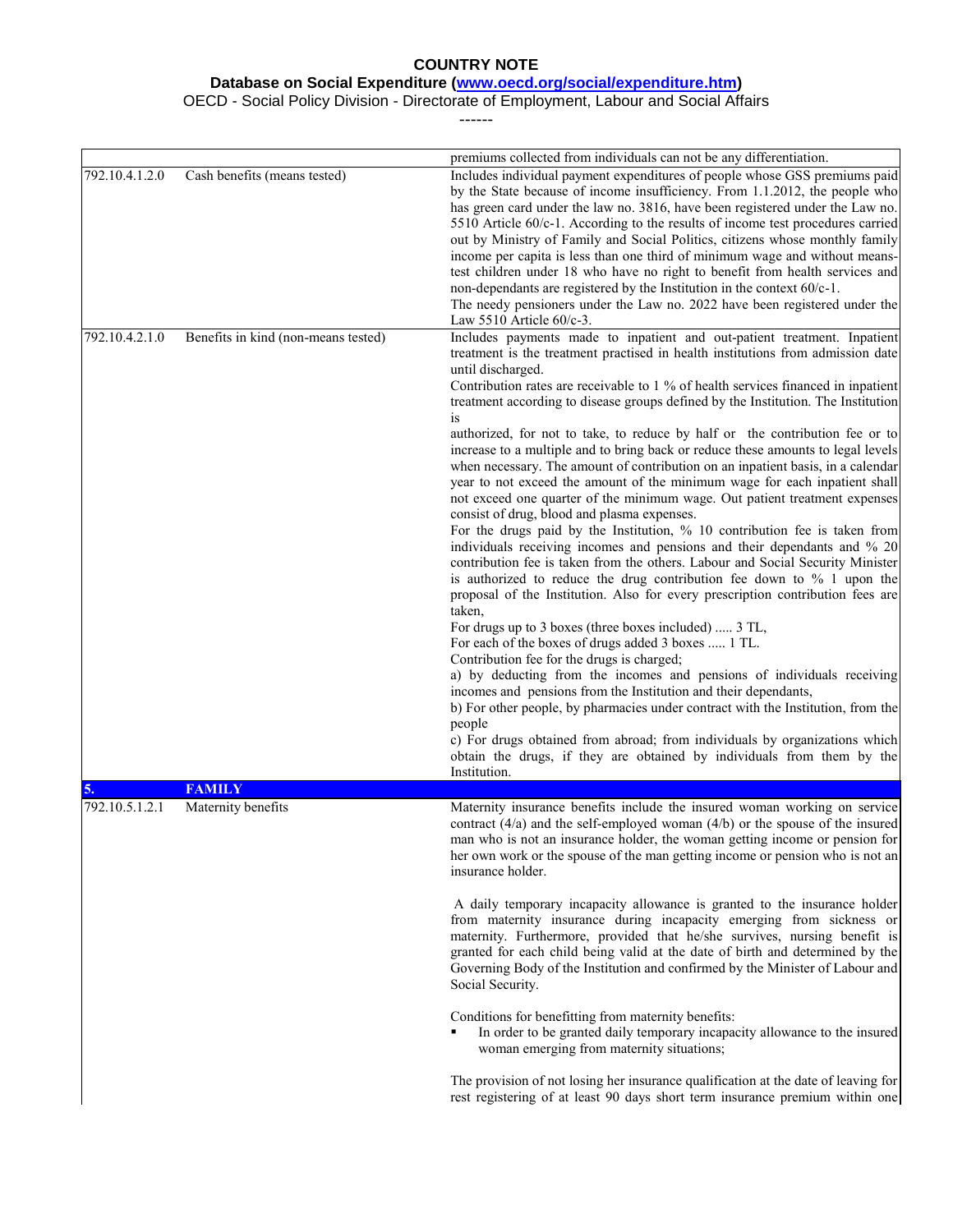#### **Database on Social Expenditure [\(www.oecd.org/social/expenditure.htm\)](http://www.oecd.org/social/expenditure.htm)**

OECD - Social Policy Division - Directorate of Employment, Labour and Social Affairs

| year prior to delivery is stipulated for an insured woman who work on her own<br>account (4/b) and for village and neighbourhood headmen working on service<br>contract $(4/a)$ .<br>Furthermore, in order to be granted temporary incapacity allowance in case of<br>maternity of an insured woman within the scope of $(4/b)$ premium debts and<br>any debts concerning premiums including universal health insurance premium<br>should have been paid.                                       |
|-------------------------------------------------------------------------------------------------------------------------------------------------------------------------------------------------------------------------------------------------------------------------------------------------------------------------------------------------------------------------------------------------------------------------------------------------------------------------------------------------|
| In order to pay nursing benefit to a female insurance holder or to male<br>insurance holder due to his spouse, who is not an insurance holder, giving<br>birth;                                                                                                                                                                                                                                                                                                                                 |
| The provision of payment of at least 120 days short term insurance branches<br>premium in the recent year before delivery of the insurance holder working on<br>her own account (4/b) and for village and neighbourhood headmen working on<br>service contract $(4/a)$ is stipulated.                                                                                                                                                                                                           |
| Moreover, any premium debts and any other debts concerning premium<br>including universal health insurance premium of the insurance holders within<br>the scope of $(4/b)$ should have been paid.                                                                                                                                                                                                                                                                                               |
| As the maternity situation is defined within exceptional cases of benefitting<br>conditions from the health services pursuant to this Law, the condition of<br>premium payment day is not stipulated for health-care services provided in<br>maternity.                                                                                                                                                                                                                                         |
| A temporary incapacity allowance is granted to the insured woman for every<br>day she does not work during incapacity depending on her maternity. The<br>amount of temporary incapacity allowance is determined on the basis of<br>average daily earning to premium. Accordingly, the amount of daily temporary<br>incapacity allowance is half of the daily earning in inpatient treatments,<br>whereas it is two third of the daily earning in outpatient treatments pursuant to<br>this Law. |
| Temporary incapacity allowance is granted to the insured woman in case of<br>maternity during 8 weeks before and after delivery, whereas in case of multiple<br>pregnancy it is granted for each day she does not work by adding 2 weeks<br>period to 8 weeks before delivery.                                                                                                                                                                                                                  |
| Temporary incapacity allowance is granted to the insured woman in case of<br>preterm delivery for the period she can not work before delivery as well as in<br>case she works for 3 weeks until delivery upon the wish of the insured woman<br>and approval of the physician for the period added to the rest period after<br>delivery.                                                                                                                                                         |
| In accordance with the provisions of short term insurance branches of the Law<br>No. 5510, the insurance holders within the scope of $4/c$ (working in public<br>administrations) cannot benefit from maternity benefit.                                                                                                                                                                                                                                                                        |
| However, maternity allowance is granted to the public employee giving birth<br>by her institution. Maternity allowance is calculated by multiplying monthly<br>coefficient applied to civil servants' salary with an indicator figure of 2500. A<br>payment is made upon the request of the public employee giving birth and in<br>case of certificating it with the report of birth.                                                                                                           |
| In order to be entitled to the maternity benefit there is no period of competency.<br>It is entitled as of beginning of month following the date of birth.                                                                                                                                                                                                                                                                                                                                      |